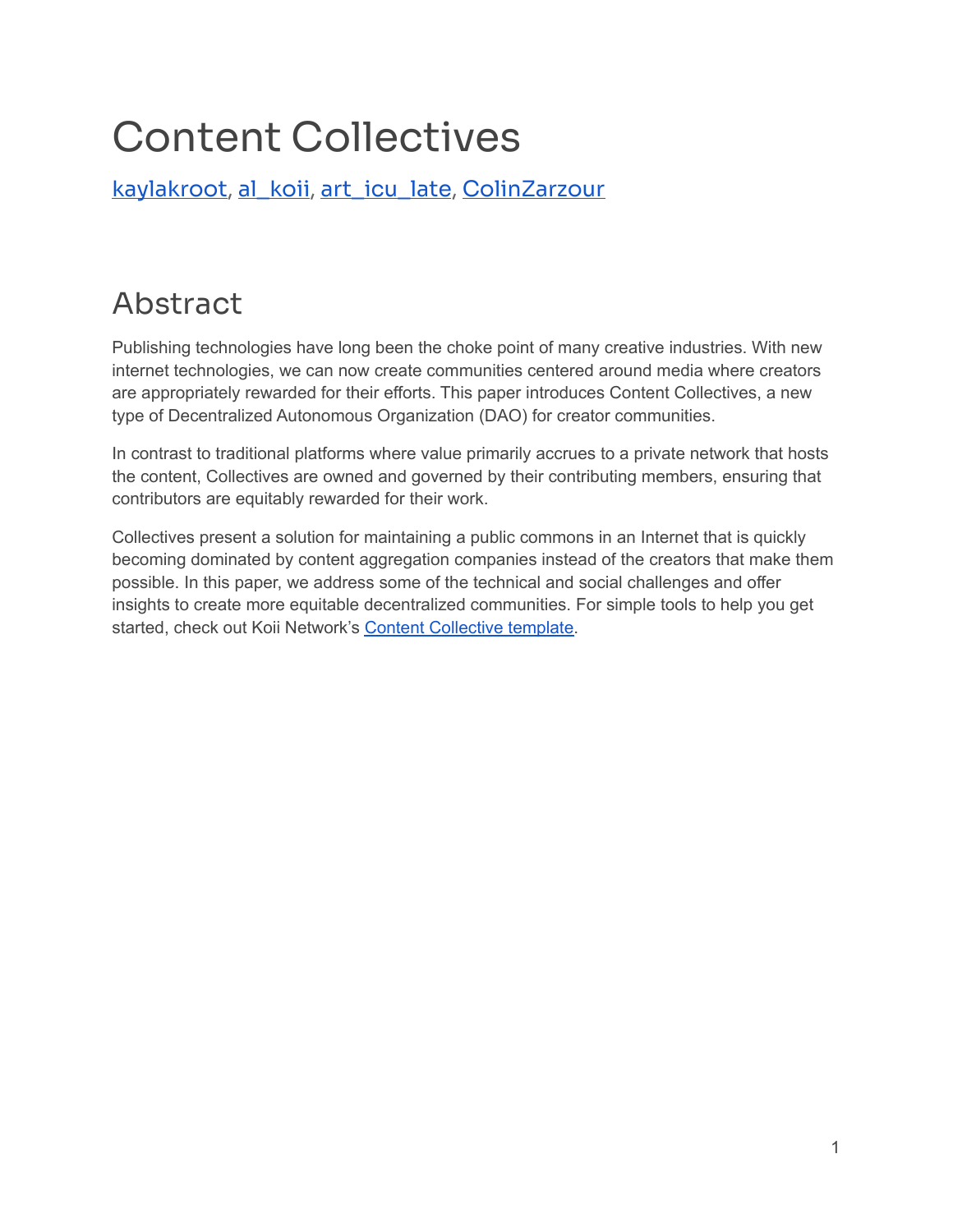## **Contents**

| <b>Abstract</b>                                                                     | 1              |
|-------------------------------------------------------------------------------------|----------------|
| <b>Overview</b>                                                                     | 3              |
| What is a DAO?                                                                      | 3              |
| What is decentralized media?                                                        | 3              |
| What are Governance Tokens and why are they useful?                                 | 4              |
| How can communities store their memories forever and pay hosting costs organically? | $\overline{4}$ |
| <b>Applications</b>                                                                 | 5              |
| Macro                                                                               | 5              |
| Micro                                                                               | 5              |
| <b>How Content Collectives Work</b>                                                 | 6              |
| <b>Technology Accommodations</b>                                                    | 6              |
| <b>User Experience</b>                                                              | $\overline{7}$ |
| Using the Correct Storage Option                                                    | $\overline{7}$ |
| <b>Generating Unique Content IDs</b>                                                | 8              |
| <b>Current Solutions</b>                                                            | 8              |
| <b>Possible Alternatives</b>                                                        | $\overline{9}$ |
| <b>Valuing Contributions</b>                                                        | $\overline{9}$ |
| <b>Distributing Rewards</b>                                                         | 11             |
| Governance                                                                          | 11             |
| <b>Monetary Rewards</b>                                                             | 11             |
| <b>Commissioned Works</b>                                                           | 12             |
| <b>User Roles</b>                                                                   | 12             |
| Governance                                                                          | 13             |
| <b>Adoption</b>                                                                     | 14             |
| <b>Building Community</b>                                                           | 14             |
| <b>Additional Incentives &amp; Privileges</b>                                       | 14             |
| Marketplace Integrations                                                            | 15             |
| <b>Looking Forward</b>                                                              | 15             |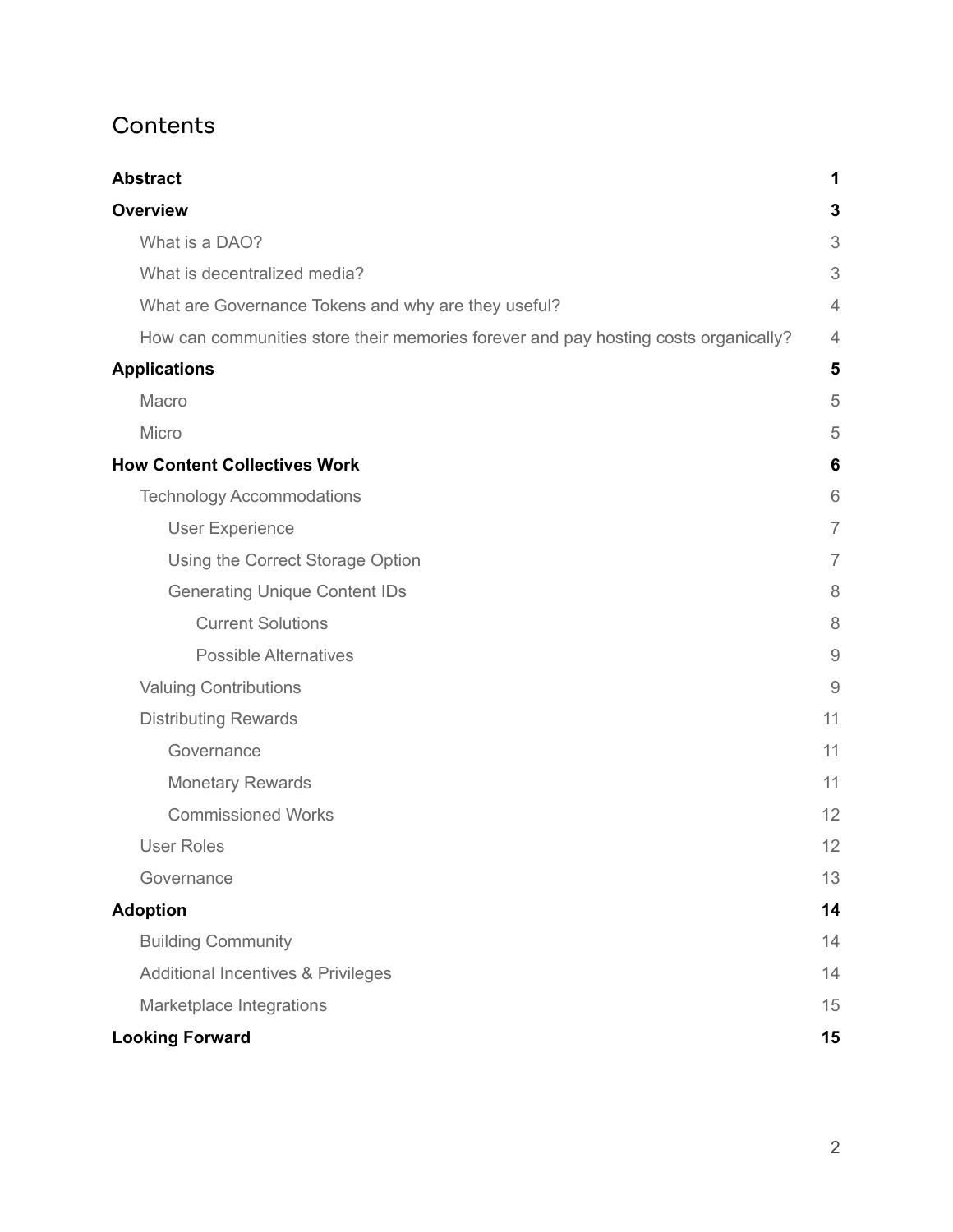# <span id="page-2-0"></span>**Overview**

Artists and creators have been working together in communities for a long time. Rhodian sculpture workshops are one early example—groups of often unrelated sculptors producing work together in Greece, dating back to 340 BCE.<sup>1</sup> Similar groups have thrived in science and invention. The term "thought collective," coined in 1935 by physician Ludwig Fleck, described a community of researchers working together to push the bounds of existing knowledge through a shared framework of customs and study.<sup>2</sup>

### **Content Collectives are the next step in the evolution of personal ownership within a community aspiring to a united goal.**

A *Content Collective* is a type of Decentralized Autonomous Organization (DAO). The Collective is a [decentralized](https://en.wikipedia.org/wiki/Decentralization) group of creators and the media they produce, controlled by a [DAO](#page-2-1) Governance Protocol. Owned and governed by its contributing members, the Collective ensures that contributors are equitably rewarded for their work. The Collective commissions, creates, and/or curates content, then uses that content to earn tokens (KOII for attention, revenue from ads, etc). Depending on the rules of the particular DAO protocol, ownership and revenue are distributed to members of the Content Collective.

# <span id="page-2-1"></span>What is a DAO?

A Decentralized Autonomous Organization (DAO) provides governance and fiduciary rights to its members without the necessity of any executive or oversight personnel. This structure has major advantages for organizations that want to exist beyond the life of their individual members. A Content Collective is a form of DAO designed specifically for curating information, including media assets or other creative output. Collectives may present a solution for maintaining a public commons as the Internet has become dominated by content aggregation companies instead of the creators that make them possible.

# <span id="page-2-2"></span>What is decentralized media?

Decentralized media is a single digital asset stored on many devices. One form of decentralized networks that has quickly gained traction are the dynamic storage networks used by organizations like Arweave, Filecoin, or Swarm, where the underlying content is stored across hundreds or even thousands of user devices around the world. Some benefits of decentralized media include: censorship resistance (one centralized actor cannot remove the content because it is distributed across many jurisdictions), global participation, and transparent interactions with the media.

<sup>1</sup> Goodlett, V. C. (1991). Rhodian Sculpture Workshops. American Journal of Archaeology, 95(4), 669–681. https://doi.org/10.2307/505898

<sup>2</sup> Sady, Wojciech (2016). Zalta, Edward N. (ed.). The Stanford Encyclopedia of Philosophy (Summer 2016 ed.). Metaphysics Research Lab, Stanford University.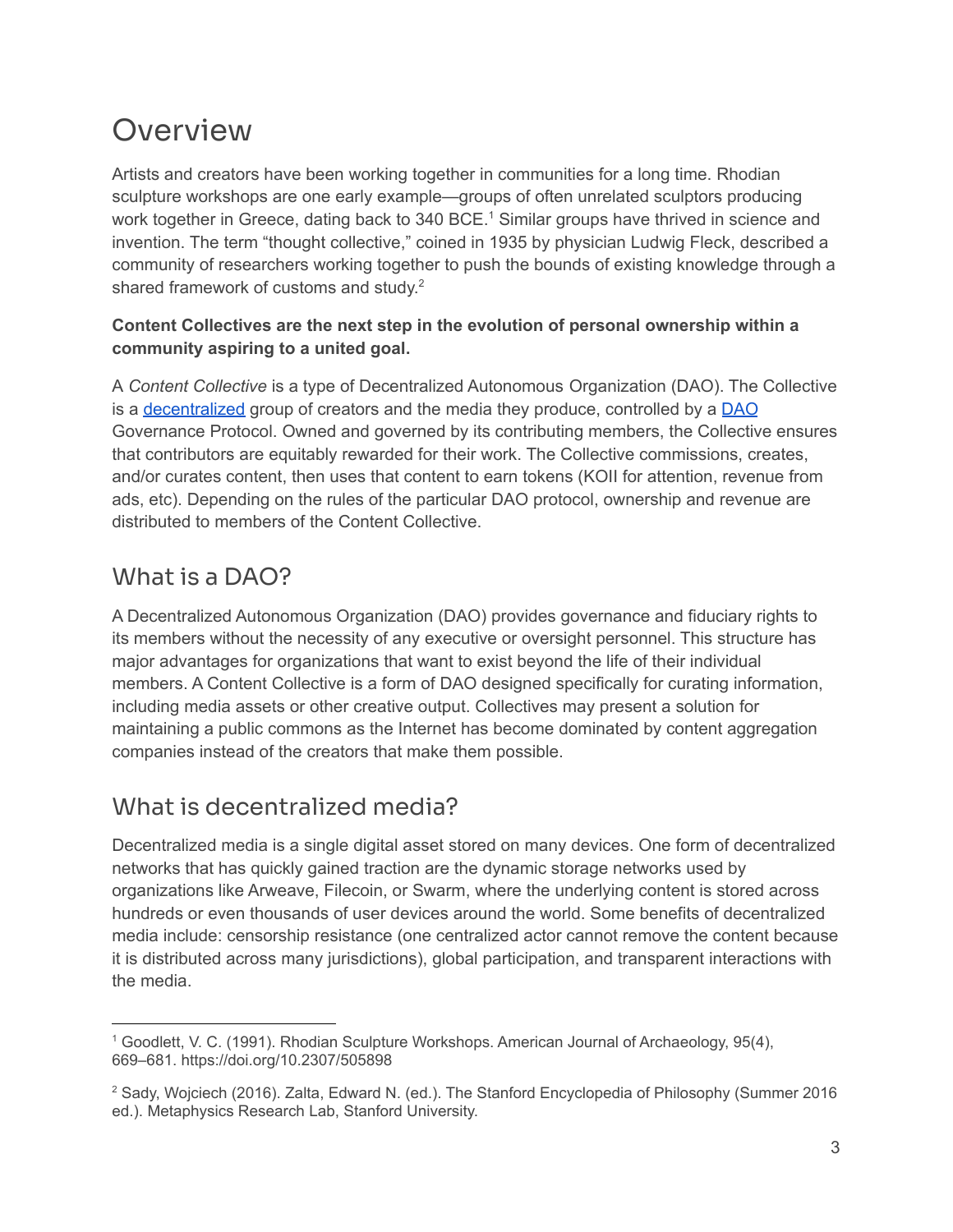## <span id="page-3-0"></span>What are Governance Tokens and why are they useful?

When a Collective makes decisions, it must have an internal structure for tracking the rights and obligations of internal parties. Governance Tokens currently serve this role in most DAOs and decentralized networks, typically following the pioneering models of Ethereum and Bitcoin. In cases where decisions cannot be made in an entirely trustless fashion, tokens can be staked as collateral to support extended operations and human moderators.

Tokens and the governance tools that are being built around them aim to create space for governance methods beyond plutocracies. These tools will allow organizations to have truly global, decentralized, and democratic governance where each voice is heard, and give space for better representative democracies. Through verified decentralized identities, tokens can be delegated to the actor who holds the views most similar to a given token holder.

# <span id="page-3-1"></span>How can communities store their memories forever and pay hosting costs organically?

In contrast to Governance Tokens, which cannot be used as currency, communities will also need to pay to store and host their content. Different communities will pursue different strategies to accomplish this. Communities are defined by inclusion, both in the speech and forums of the group and the rights that come with that inclusion. In most cases, communities develop internal practices, each of which can serve to provide funding for their expansion and growth. As an example, consider a newspaper or online blog where advertisement or a subscription model may be offered to support a common goal of the organization, or be sold to cover distribution costs or pay more writers.

As the community earns income (for example, KOII tokens through the attention given to the content, or from sales) they can upgrade the storage of each piece from temporary, centralized server storage to permanent, decentralized storage. The Collective can select works individually, based on the attention or income a piece generates, or upgrade all works, using the rewards from the most attention-getting pieces to fund the storage fees for the whole collection. Through this earn-to-store model, the Collective doesn't have to pay the fees upfront, allowing more space for creators or work that is less certain to be profitable.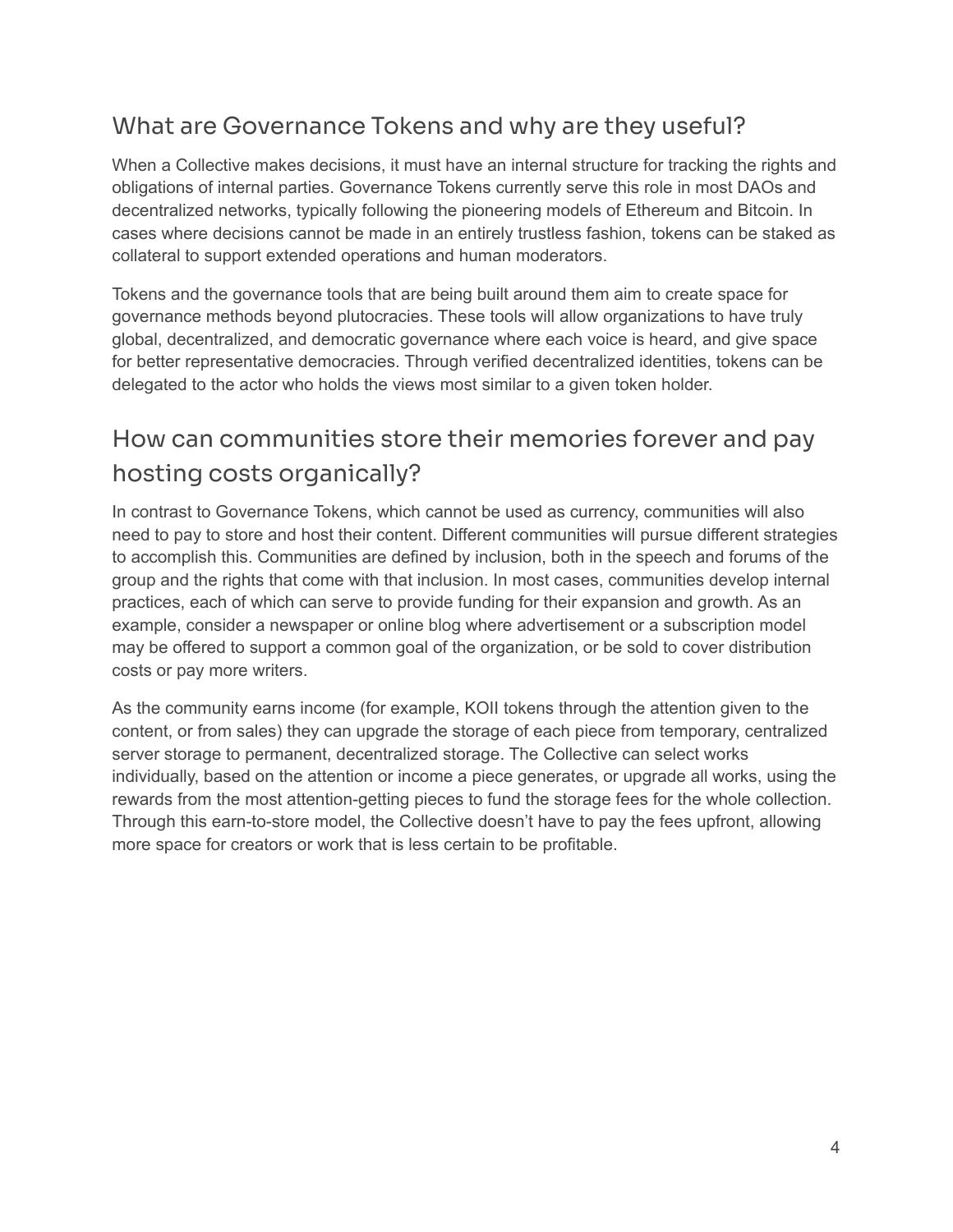# <span id="page-4-0"></span>Applications

There are many potential applications for Content Collectives with a wide range of scale. A few are mentioned below, but application is only limited by the bounds of our collective creativity.

# <span id="page-4-1"></span>Macro

On a large scale, we can envision a new generation of social media, publicly available and free-to-contribute platforms but without handing over the rights of your work to a centralized actor.

Specific use cases could also include documenting historical commemoration of meaningful public events, like the inauguration of a world leader or a geopolitical conflict. Similarly, a Content Collective can also be formed around community memory archives like the Girl [Scouts](https://www.girlscouts.org/) of [America](https://www.girlscouts.org/) or cataloging the experiences of a geographical area in turmoil (e.g. ensuring historical and cultural archives survive a natural disaster or war).

Content Collectives are also an obvious application for art. A Collective can easily facilitate large scale, global, communal art projects where voices are valued based on the Collective's governance and impact rather than location, time zone or other logistical factors.

In the world of decentralized contribution, we can imagine new patent systems where a qualified group determines the validity of a patent publicly. Or a scientific peer review process, which can allow other scientists or analysts to see the methods by which an article is reviewed, should the results ever be called into question. These processes value transparency, participation and censorship-resistance more highly.

## <span id="page-4-2"></span>Micro

Then there will be some smaller or more personal projects springing out from Content Collectives. Groups surrounding a fun theme like cute cats or memes have already emerged on platforms like Reddit. Global games like scavenger hunt adventures or the next *Pokémon Go* with teammates are also possible, and can be enabled through wordpress-like templates that make it easy for creators to take advantage of the new technology.

Small group events or celebrations for commemorating, organizing, or voting within a Collective are also possible, and can benefit smaller communities as well as larger ones. A few examples include: having all your friends add the photos they took at your wedding or a birthday party, recording minutes and casting votes at the next Homeowners' Association meeting, fundraising for a high school baseball team or passing verifiable information about your home renovations from one home owner to the next. Furthermore, existing web3 companies like [Metablox](https://metablox.co/) already use similar systems to store historical information about physical locations and communities. These are all situations where a Content Collective can be applied, whether the goal is to increase transparency, create a single place where everyone contributes their content, or ensure equal and fair voting.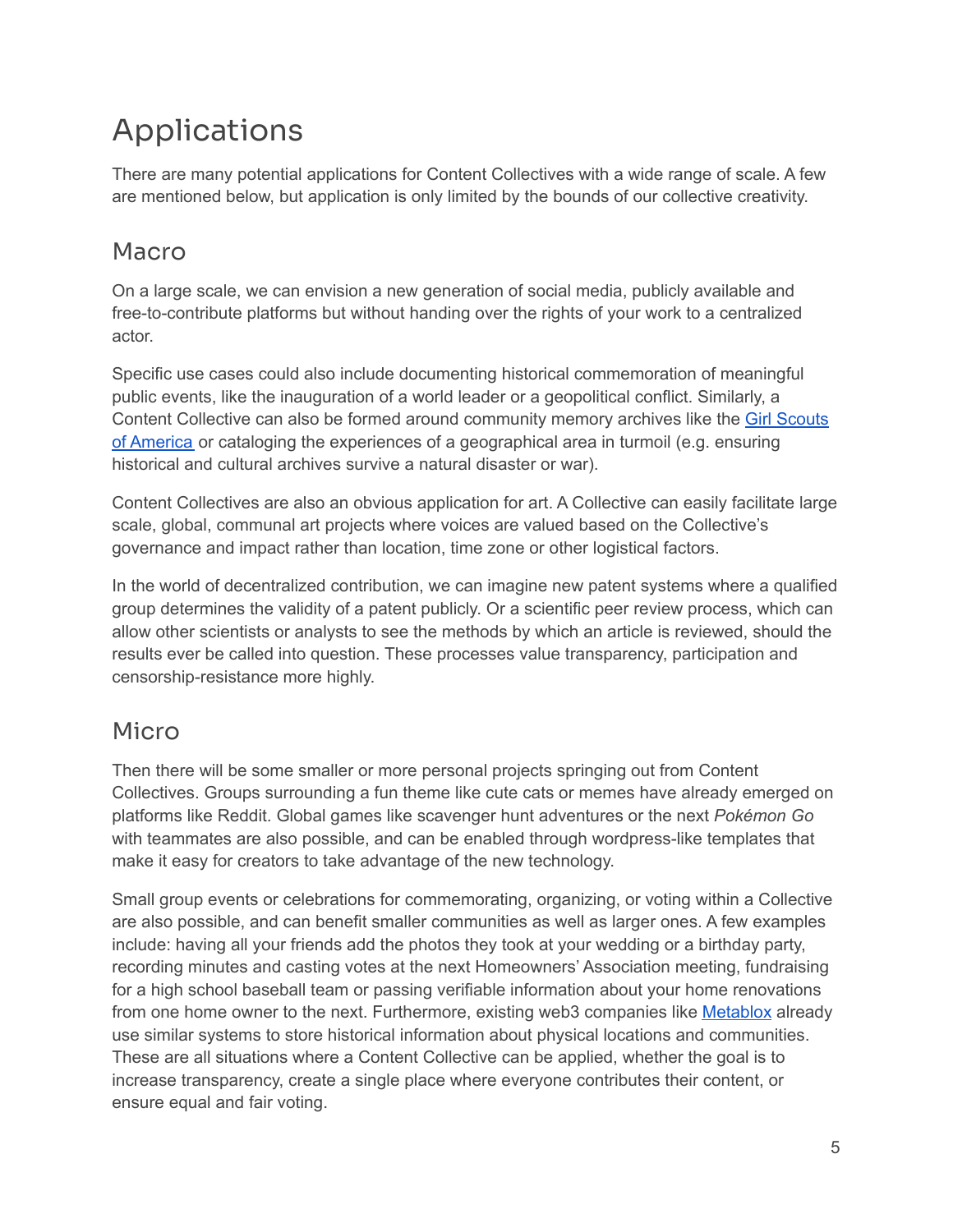# <span id="page-5-0"></span>How Content Collectives Work

Content Collectives have the potential to reform the way we view media as part of society. By creating open and transparent structures of ownership and enabling anyone to join, we will provide a framework for an internet of people and ideas rather than advertising and propaganda.



*Figure 1: Initial decision-making flow for Content Collectives.*

We propose five key parameters that a Content Collective needs to define:

#### 1. **Technology [Accommodations](#page-5-1)**

How does it store, retrieve and track data, especially media? How do members interact with the Collective and each other?

#### 2. **[Contribution](#page-8-1) Value**

What matters to the Collective? How are contributions defined and measured?

### 3. **[Distribution](#page-10-0) of Value**

How does the Collective distribute value?

#### 4. **User [Roles](#page-11-1)**

How can someone participate? What are their privileges and responsibilities?

### 5. **[Governance](#page-12-0)**

How are new decisions made? How does the Collective update the current structure and above parameters?

## <span id="page-5-1"></span>Technology Accommodations

In order for a product like this to work, it is essential that the storage costs of the content do not dwarf potential revenue. Ideally, a solution would support a wider group of users who may not already have the necessary underlying cryptocurrency required to pay upload fees.

The most viable path towards such a system might use Koii [Tasks](https://docs.koii.network/microservices/scaling-beyond-blockchain) to handle the different stages of the upload process. As content receives more attention or generates revenue from another source, we can safely make the archive of that content progressively more permanent [\(see](#page-6-1) [below\)](#page-6-1).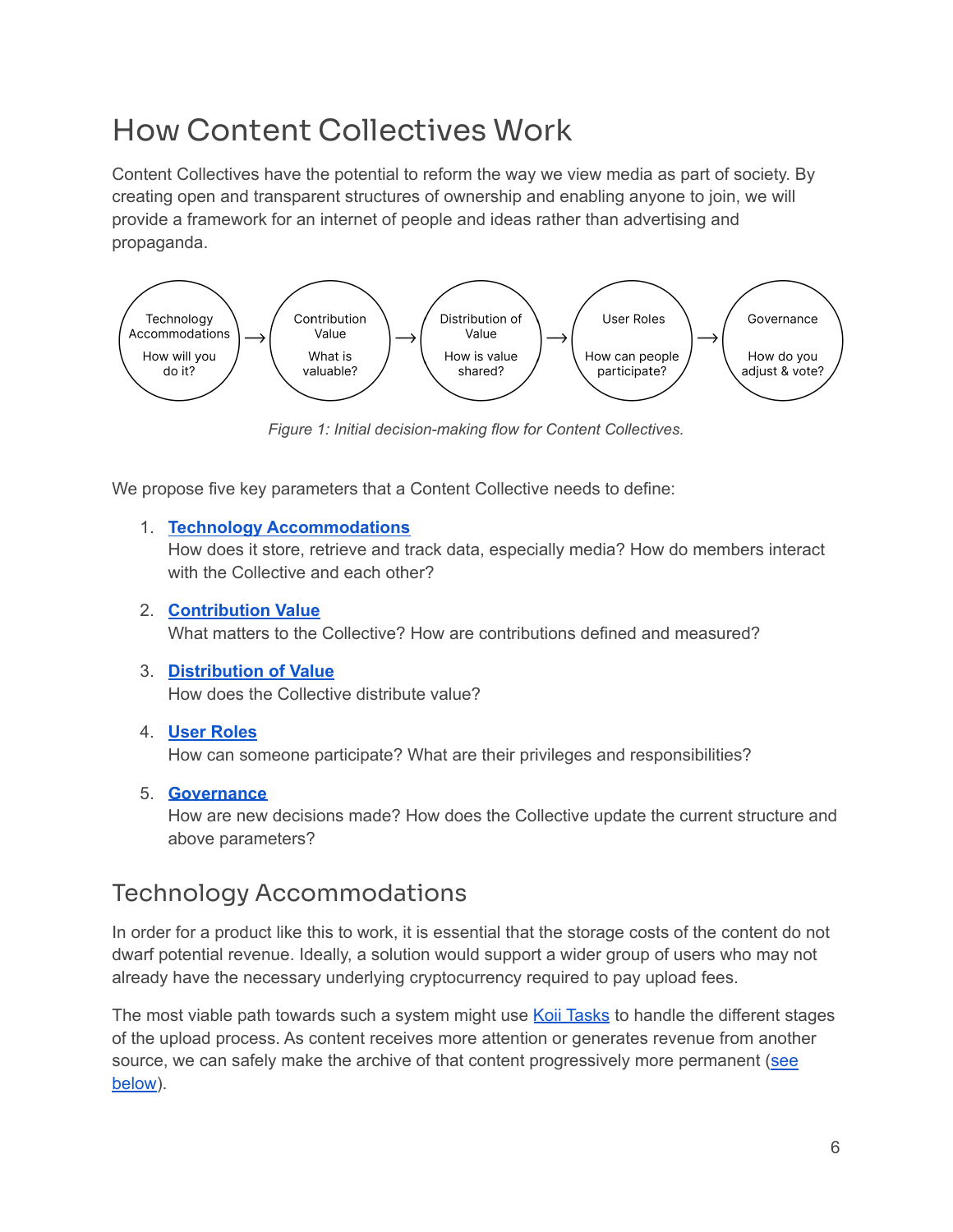### <span id="page-6-0"></span>User Experience

Because blockchains run on cryptographic keys and not usernames and passwords, it can be difficult to build convenient features like login resets. As a result, we at Koii have developed a set of tools, collectively referred to as [Koii-X](https://docs.koii.network/build-dapps-with-koii/welcome-to-koii-x), which are designed to make it easy and appealing to use cryptographic toolkits and Software Development Kits. This includes templates for different types of applications, so anyone can create communities suited to their needs and will make it easy for others to join and participate.

## <span id="page-6-1"></span>Using the Correct Storage Option

As an example of how Progressive Permanence<sup>3</sup> might work, consider four storage options that exist already in the Web3 ecosystem. Depending on the application, a Collective might prefer for all content to only be stored temporarily—as would be necessary for a decentralized SnapChat-like app—or for longer time periods via Arweave, Filecoin, or another alternative (e.g. a community's Facebook page or a local artisan group's portfolio website and Shopify store).

| <b>Storage Network</b>                    | <b>Storage Term</b> | <b>Cost</b>                 | <b>Speed</b>                            |
|-------------------------------------------|---------------------|-----------------------------|-----------------------------------------|
| <b>IPFS</b>                               | Live nodes only     | Free                        | Slow, but faster when<br>dCDNs are used |
| <b>Filecoin</b>                           | Short-term          | Low<br>$(-0.1 / GB / year)$ | Fast                                    |
| <b>Arweave</b>                            | Infinite            | Moderate $(\sim$ \$5 / GB)  | Fast                                    |
| <b>Traditional Layer 1s</b><br>(i.e. ETH) | Infinite            | Very High<br>> \$1,000 / MB | Fast                                    |

*\*Storage fees vary widely based on token price and network traffic.*

In cases where users shouldn't be charged up front, we can allow their files to be stored temporarily on their devices and other nodes via IPFS before being archived more permanently.

<sup>&</sup>lt;sup>3</sup> Progressive Permanence is the process by which decentralized content is stored in more permanent places over time, depending on how much engagement it receives. In this example, we show IPFS as the initial storage place, where media is only hosted as long as it is pinned by the owner (very low permanence). As content gets more views and interactions, it earns attention rewards and can afford to pay its own storage fees on a somewhat more permanent system like Filecoin. Only after it earns a certain amount of attention rewards—when it can effectively pay for its own permanent storage, or by some other metric dictated by the Collective—does it get stored in a truly permanent archive.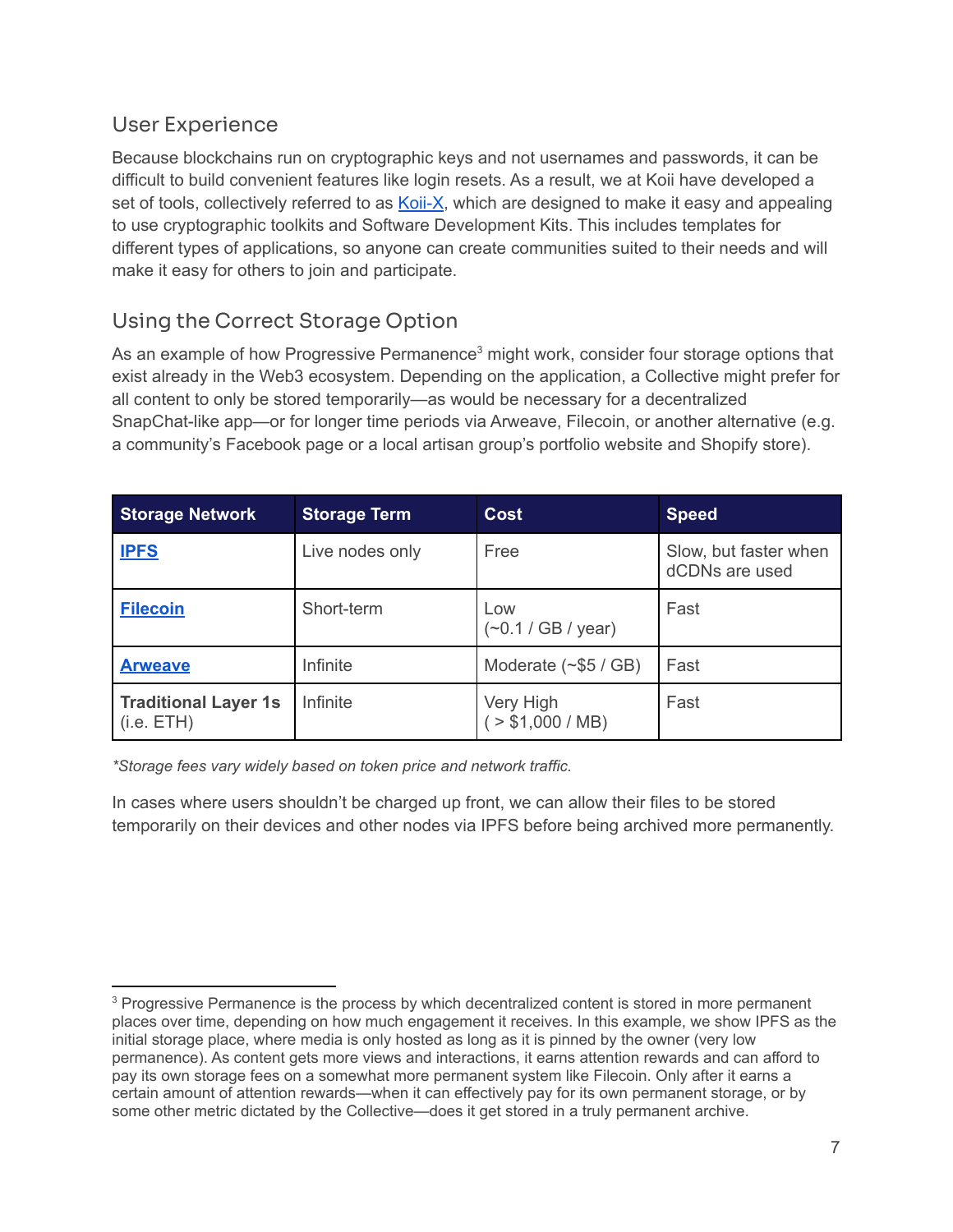

*Figure 2: Graph depicting different storage solutions approximate cost versus time stored. \*Filecoin has several options which include higher costs for more time stored.*

## <span id="page-7-0"></span>Generating Unique Content IDs

Most content networks use a transaction-based identifier, which doesn't support assets that move from one storage location to another over time. A transaction-based identifier uses an action like minting, for example, to represent the file associated with that action. In order to support content that can be bridged across ecosystems, we need a different identifying methodology.

### <span id="page-7-1"></span>Current Solutions

There are two main options, neither of which is entirely satisfactory.



*Figure 3: Methodology of the two current solutions for creating unique content IDs. \*The Content Fingerprint Model does not support indexing.*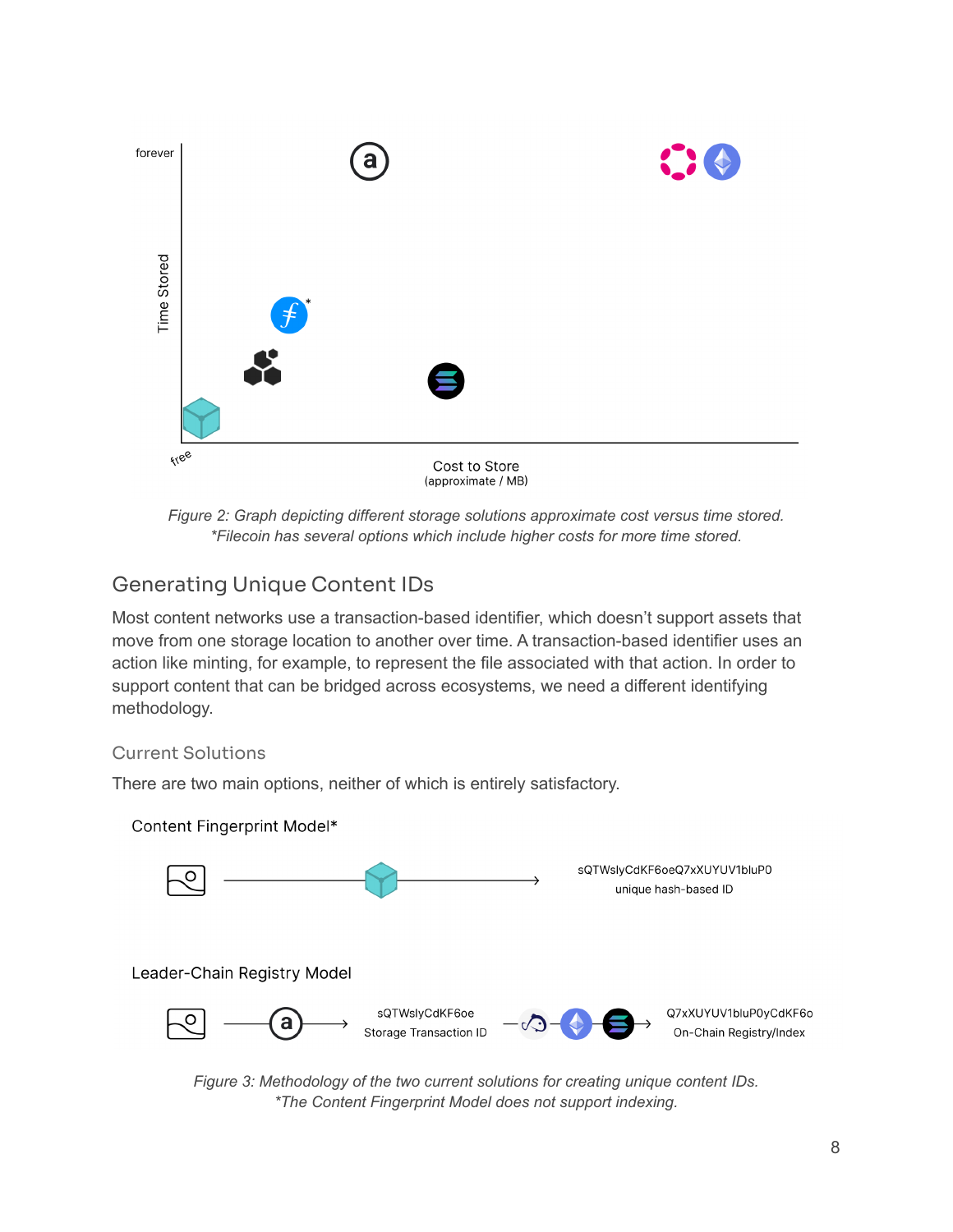#### *1. Unique Fingerprinting*

It is possible to generate a unique ID called a hash, which is different for every file. When a hash is written to a blockchain, it serves as an easy way to authenticate downloaded files. This method is useful since the ID can be generated from the media itself, instead of stored elsewhere. However, it presents limitations where multiple versions or sizes of a file are used, since these cannot be directly connected to each other and will have different hashes. Additionally, files do not contain any metadata implicitly, therefore it is not possible to track ownership within this model and a secondary system is still required.

#### *2. Leader-Chain IDs*

One alternative to hash-based IDs is to create another registry location, and use a specific ID from that system. This approach is often implemented when using networks like Solana or Ethereum already, where the media assets cannot be stored on the primary blockchain. This produces some follow-on issues, however, since the registration of the content then becomes dependent on the Leader Chain.

#### <span id="page-8-0"></span>Possible Alternatives

One potential option for Content Collectives is to create a new content indexing model by introducing collaboration between community members to maintain a common list of 'included' assets. The storage of these assets can be allowed to migrate between a range of systems as long as the community can maintain a continuous custody and location reference. Under this model, the registry itself is not fixed to any one blockchain either, which makes bridging and other features compatible by default, instead of as added features.

Collectives and other organizations need a system that allows any content stored in a decentralized way (i.e. Atomic Assets) to exist *and be identified* independently of the chain that it lives on at any given moment. The system also needs to provide contextual data to speed up registry lookups and prevent copyright infringement or license violations. This concept is explored more in our earlier work on [Atomic](https://atomicnft.com/en/) NFTs and the nature of their use as web [content.](https://docs.koii.network/build-dapps-with-koii/using-nfts-as-content) What we've proposed above are a few possibilities to solve this need, but surely more will develop as Content Collectives and their membership grow.

# <span id="page-8-1"></span>Valuing Contributions

Members of a Collective may contribute in order to earn a larger stake in the organization. In order for this process to be successful and transparent, there must be a common standard for evaluating the contributions of each member, which can scale their voting power and rewards proportionately.

Contribution value can be calculated as the total of revenue being added to the Collective from the content submitted. In a rudimentary implementation, this includes Attention Rewards, advertising revenue (if applicable) and appraised price of the asset at sale, along with any other revenue streams which may be more specific to the particular application or use case (e.g. royalties or physical items).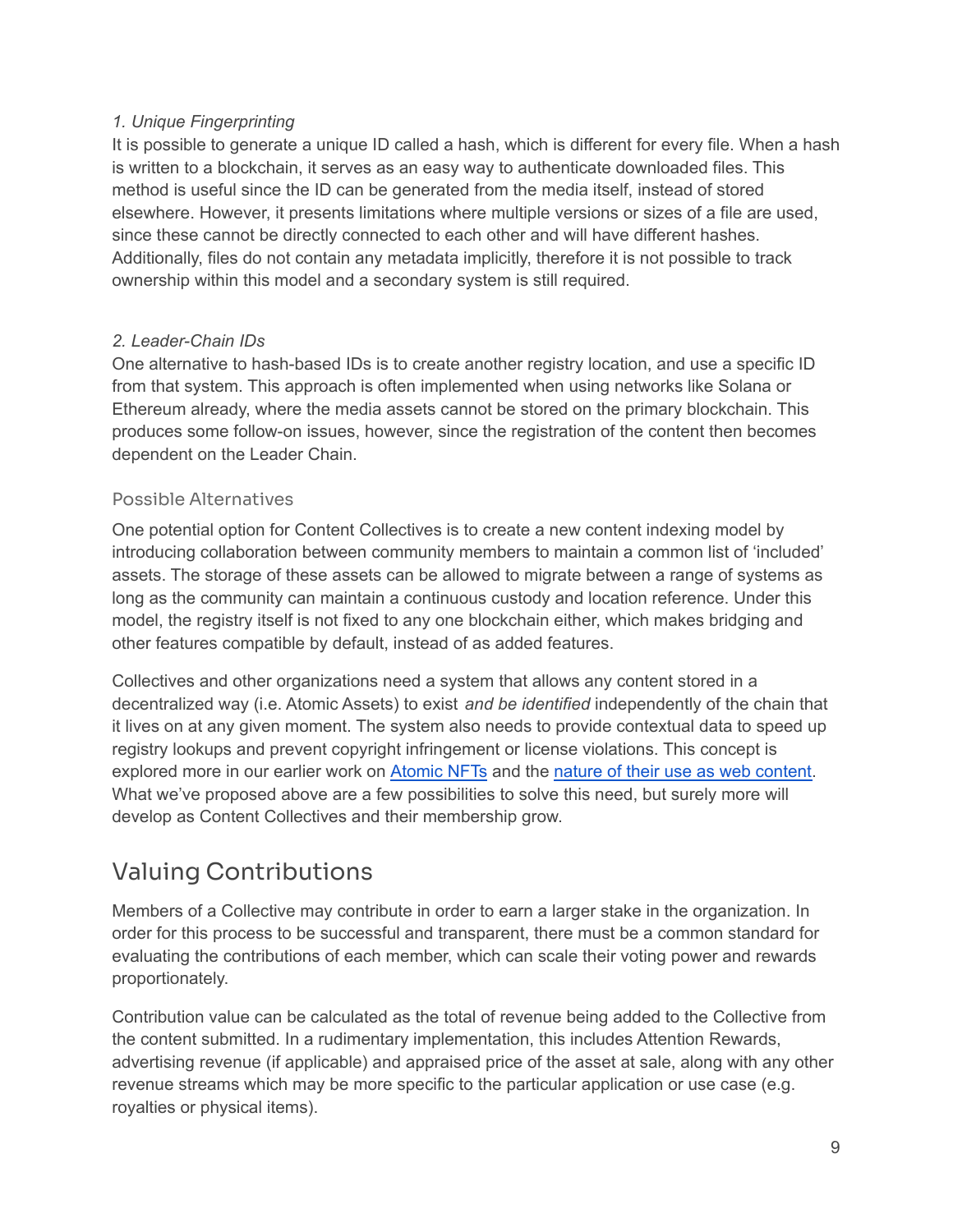

*Figure 5: Creators contribute work to the Collective and receive [receipts](#page-10-0) in return.*



*Figure 6: Once the Collective earns value from different revenue streams, it rewards the creators based on their contributed value.*

There are some other ways to reward value contributed to the Collective. Below are a couple examples of rewards mechanisms from existing DAOs, shared here as initial possibilities and food for thought.

- 1. ENS [DAO](https://ens.domains/) distributed the \$ENS token based on participation in the ENS ecosystem.
- 2. **[UniSwap](https://uniswap.org/) distributed the \$UNI token to people who had traded with or contributed** liquidity to their product.

In each case, the team (friends, organization, or loose group of acquaintances on a mission) who founded the DAO decided how to measure the value that people contributed, and allocated tokens accordingly. Content Collectives will make similar decisions. What do they value? How much is that worth? Who decides? How will value be distributed, how much will be given, and to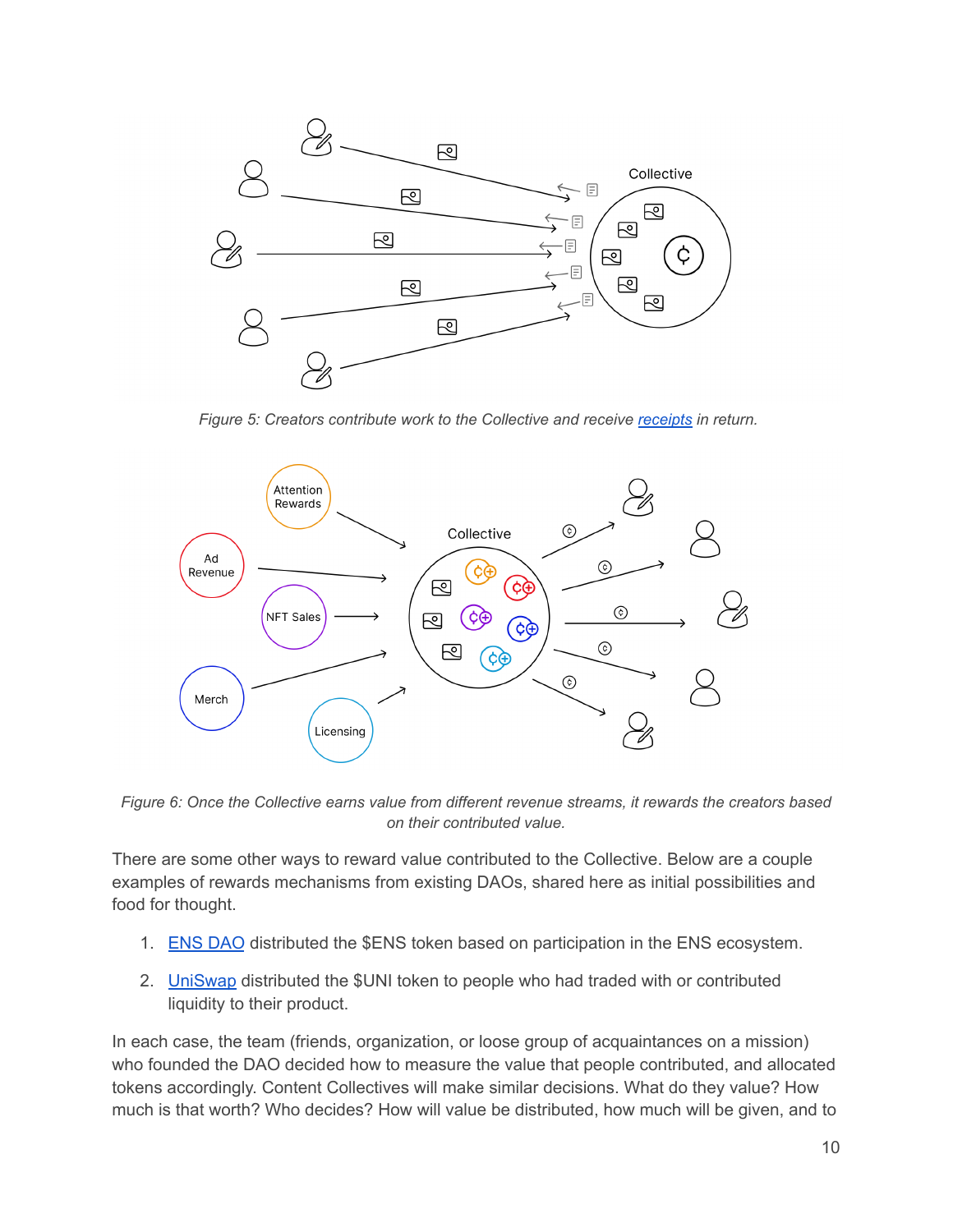whom? Some decisions will have to be made at a Collective's inception, but as a decentralized, community-governed body, these "rules" will be crafted and adapted to the will of the group over time.

# <span id="page-10-0"></span>Distributing Rewards

### <span id="page-10-1"></span>Governance

In exchange for contributing to the Collective, a creator will receive an NFT that functions as a 'receipt.' If that creator contributes multiple pieces from the same wallet, those receipt tokens will be bundled into a single token containing their receipts from each contribution (technically, an NFT that contains other NFTs).

These receipts do not have to be transferable if it is desirable to keep governance of the Collective controlled by those who participate and avoid being overtaken by an outside actor. Receipts can be redeemed when the contributor wishes to remove their contribution from the Collective, unless part of the Collective's purpose is to sell work outside of the group. Withdrawal can be handled on an individual basis and will, in most cases, lessen the contributor's voting power. Rewards can be shared by individual contributors of that piece and the Collective at a percentage governed by the specific incentives designed by each Collective.

There are several different voting models that can be implemented that each have their own upsides and inherent risks. Vitalik [Buterin](https://en.wikipedia.org/wiki/Vitalik_Buterin) describes several options in a post on his [website](https://vitalik.ca/general/2021/08/16/voting3.html). Again, as with all other aspects of Collectives, we anticipate a thriving ecosystem of new ideas for distributing rewards will blossom with the accessible technology.

### <span id="page-10-2"></span>Monetary Rewards

In addition to exchanging governance receipts for contributions, each Collective will decide on its own method for rewarding creators. There are many different ways to do this and different tokens that creators could earn. One simple way to distribute rewards is modeled after traditional art galleries or music royalties: the creator and the Collective treasury each earn a predetermined proportion of all rewards. There are many 'payment' models and each Collective will need to decide which model suits their needs best.

These rewards can be paid in whatever token the Collective finds most desirable and most efficient. KOII tokens received from attention rewards are a simple way to reward everyone involved, but a Collective can also create their own token to distribute to members if they have the necessary resources and incentive mechanisms. In this scenario, the Collective will earn KOII then pay out their proprietary token to the members. Certain non-proprietary tokens may be more desirable to a Collective's membership, so consider your audience when deciding how your Collective will reward its members in more than just governance. If work is being sold on a platform in one currency, considering the factors of swapping for a different token (exchange fees, etc.). It would also be possible to reward members with multiple currencies, depending on the situation.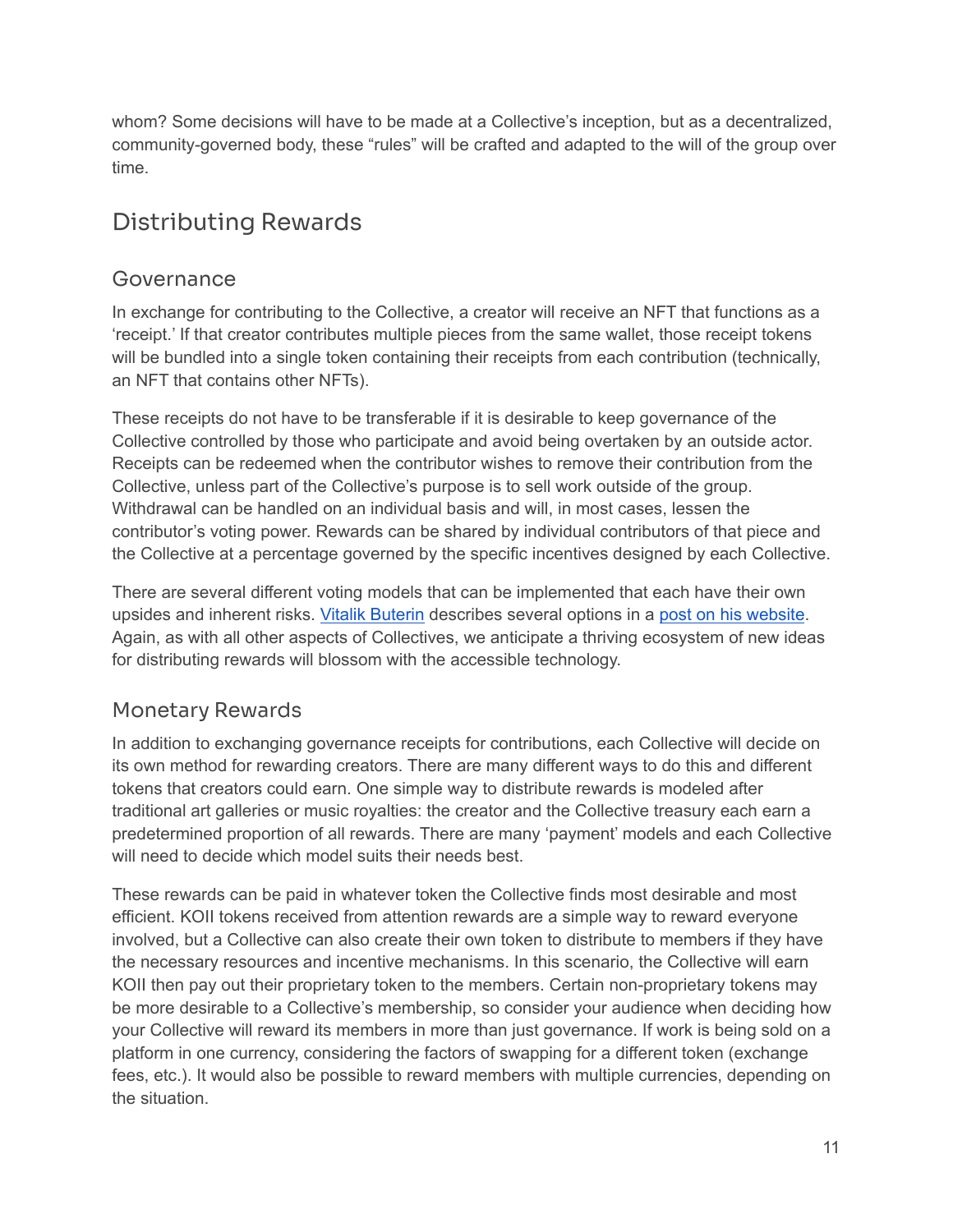### <span id="page-11-0"></span>Commissioned Works

Artists have for centuries depended on *patrons*, notably wealthy individuals or organizations who support the artist through commissions. At least as early as the Italian Renaissance, private citizens have funded great artwork, and have played a major role in supporting the arts community. This is an important dynamic, and will likely always play a role, but now, there is also a way for a public group to make such an investment, based on the desires of its members.

Within Collectives, it is not unreasonable to imagine that there can also be a desire to incorporate specific artists or to request specific works. In these cases, not only can the Collective invest in growing their community, but they can also immediately begin to build revenue streams from that content without removing it from the public sphere.

## <span id="page-11-1"></span>User Roles

The user roles laid out here are a basic introduction to the possibilities. In the initial stages, these are the simplest roles, clearly defined by permissions. The two simplest roles listed below are Community Member and Contributor, since communities usually need both to thrive, but each collective will likely want to modify these roles or add more to suit the specific needs of their community. A Contributor can act as a Community Member, viewing content and adding to the community with attention.

Roles can evolve as well. Just like in any social platform with user roles, active and engaged community members are often elevated to a Moderator role (or similar) once they have shown sufficient interest and dedication to the project. It is worth noting that combining subjective and objective role advancement is tricky and rife for corruption, especially when that advancement is tied to voting power. If a Collective chooses to have a mid-tier role, it is best to create objective criteria to achieve that position.

| <b>Role</b>             | <b>Permissions</b>                                                                             | <b>Benefits</b>                                    | <b>Notes</b>                                                         |
|-------------------------|------------------------------------------------------------------------------------------------|----------------------------------------------------|----------------------------------------------------------------------|
| <b>Community Member</b> | - Can view any<br>content<br>- Create Proofs of<br><b>Real Traffic</b><br>- Value of attention | - Anyone can read<br>content                       | Can view content,<br>credit artists, but<br>can't vote               |
| Contributor             | - Add content<br>- Vote on new rules<br>and any verdicts                                       | - Scaling voting<br>power to<br>contribution value | Contributors often<br>inhabit the role of<br><b>Community Member</b> |
| Moderator               | - Flag NSFW<br>- Mute users<br>- Admin needs                                                   |                                                    |                                                                      |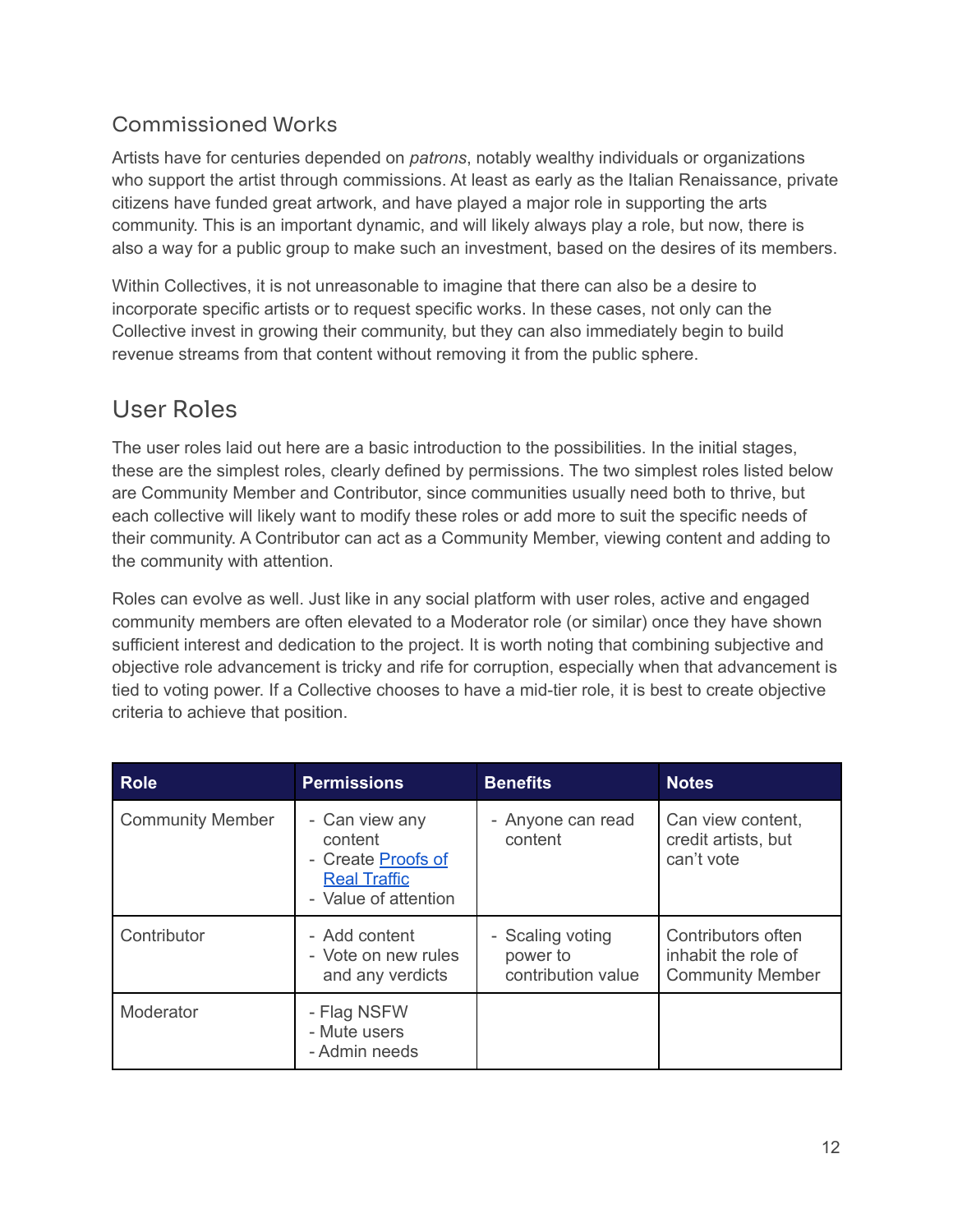As Content Collectives become more popular, groups will have more specific ideas about how members of their communities will engage with the content and the options can grow. As Collectives define more robust roles, we (the Collective co-writing this paper) will add further documentation to demonstrate multiple possibilities for Collectives to grow and self-govern. We are looking forward to the new and creative ideas that future Collectives invent.

### <span id="page-12-0"></span>Governance

While the structure laid out in this document is intended to provide a basis for these kinds of systems, it's essential that contributors and any other voting member are able to vote to refine these rules as necessary, and to add new ones if desired.

Types of votes might include:

- Admission of new content to the Collective
- Verifying that contributors are real people
- Updating to a new smart contract (new set of rules)
- Changing the storage structure (e.g. migrate from Filecoin to Arweave)
- Withdrawing or converting funds from a core wallet
- Changing or adding roles within the Collective

This list demonstrates a few suggestions but is not comprehensive. Depending on the Collective, there may be many other changes that require a vote.

The Collective must configure the voting standards, which include social requirements (necessary qualifications to propose a vote) and the technical requirements (methods by which the change is proposed and voted on by members). There are many DAO toolkits that assist with proposing and casting votes, and you can even access some of these features from Koii Network's [desktop](http://koii.me/node) node.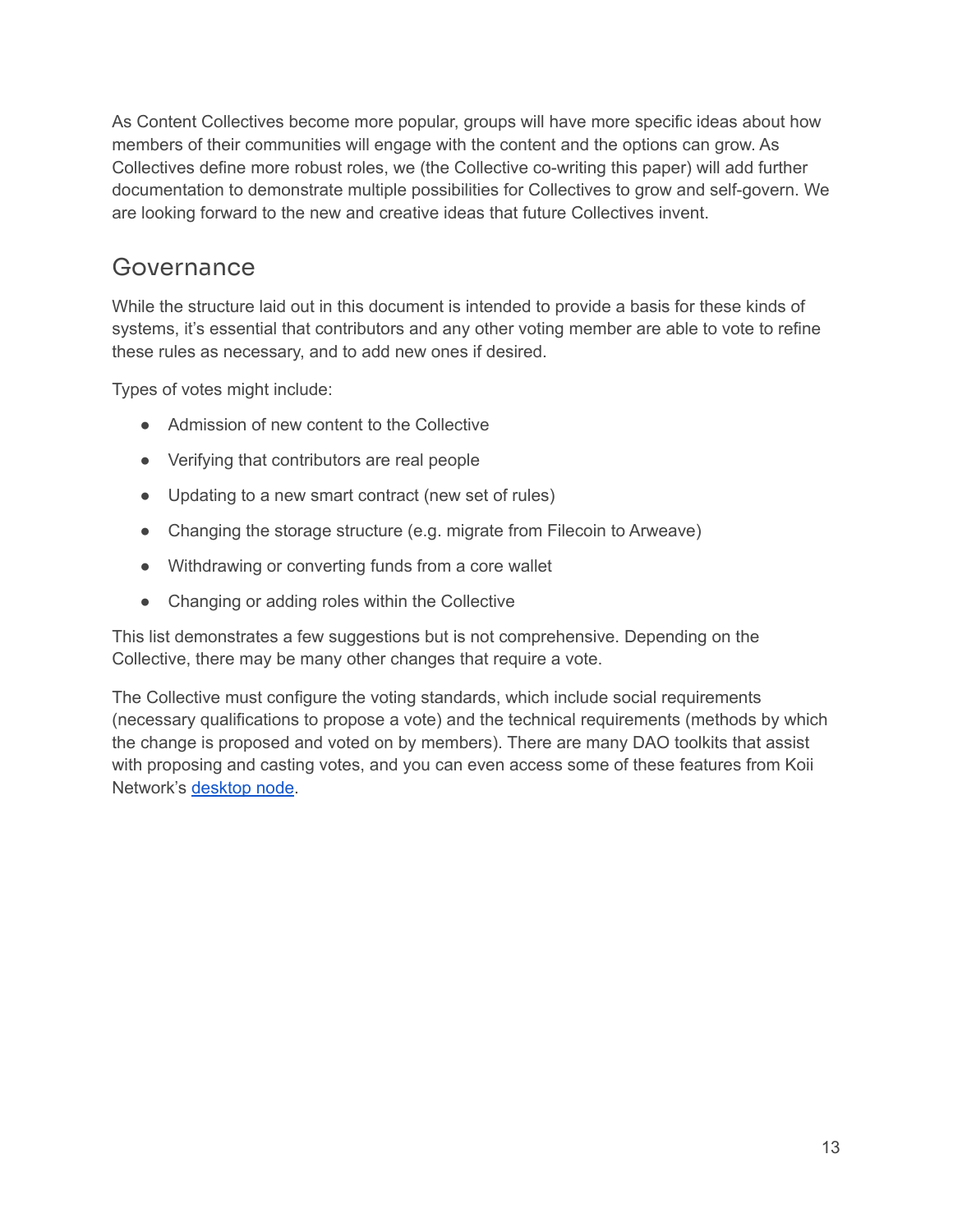# <span id="page-13-0"></span>Adoption

# <span id="page-13-1"></span>Building Community

As we've seen from the growth of Profile Picture (PFP) collections over the past year, there are a range of significant incentives that can be used to grow a community around a token incentive, including community perks, permissioned communications, and events.

# <span id="page-13-2"></span>Additional Incentives & Privileges

As has already been the case with existing artist collectives, NFT "clubs" and generally any social group with sufficiently interested members, it is not hard to imagine that membership in any one community will come with significant privileges and rewards. In 2021 alone, owning a Bored Ape Yacht Club NFT [\(BAYC\)](http://www.boredapeyachtclub.com) could get you in to see The Strokes and Chris Rock. Then in March 2022, millions of ApeCoin ([\\$APE\)](https://coinmarketcap.com/currencies/apecoin-ape/) were dropped to BAYC holders, who now use them to transact with one another, buy merchandise, and more.

There are a few methodologies for Collectives or DAOs that revolve around or are interested in content. One option is to, like BAYC, start with the media and then create events, merchandise, etc. around membership in the group—whether that's holding an NFT or some other mechanism for joining the Collective.

A second option is to start with tokens, then create content and access to that content by holding the tokens. In this scenario, tokens act like your membership card to the gym. One example is the LIT [DAO,](https://getlit.wtf/) which, if you held enough, gave you access to the first NFT by [Robert](https://www.cryptotimes.io/robert-de-niro-joins-lit-dao-with-motion-nft-collection/) De [Niro](https://www.cryptotimes.io/robert-de-niro-joins-lit-dao-with-motion-nft-collection/).

The third process is the opposite: start with content and then add tokens, whether they are freely given to the community or sold as part of the ecosystem. This is similar to what BAYC did with the \$APE airdrop in 2022, but without the cultural events and sweatshirts in between. A good example of this is Cool [Cats.](https://www.coolcatsnft.com/) They created an NFT collection, then launched [\\$MILK](https://www.coingecko.com/en/coins/milk) as a social token to use within their ecosystem, where any holder will automatically earn tokens and can use them to evolve their cats.

The methods mentioned above are the simplest form of privileges given to people who join a Collective. However, we expect that people will create a wide variety of reward mechanisms beyond the ones we've already seen and continue to innovate for the members of their community.